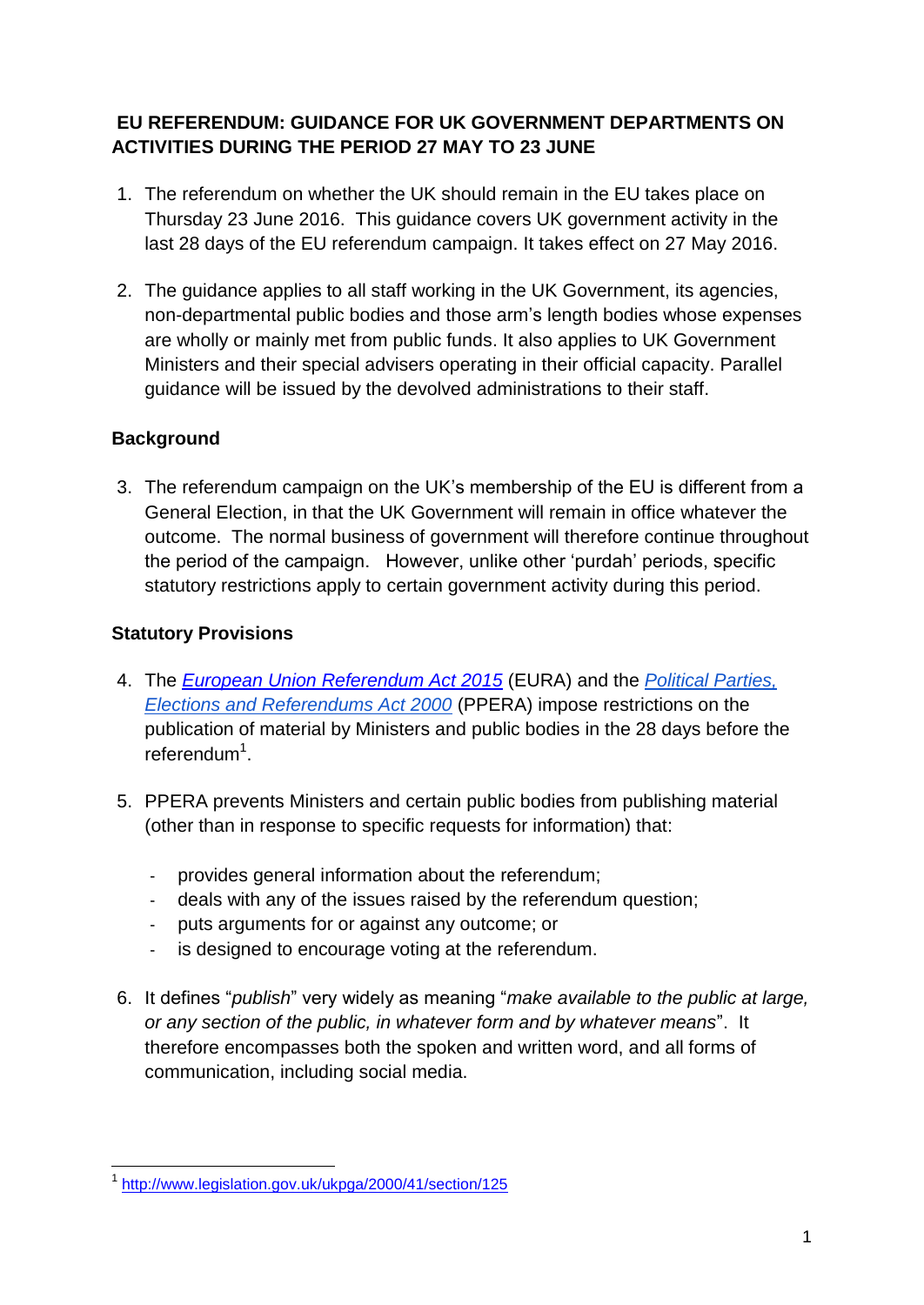# **Key Principles**

- 7. In general, it is important that there is, and is perceived to be, a clear separation between government activity and campaign activity. Official resources should not be used to support campaigning. Government departments must not publish any material or undertake communications activity that deals with any of the issues raised by the referendum question or that encourages voting in the referendum.
- 8. A permitted exception to this is where departments are responding to a specific request for information. Where a request for information is received, it should be answered factually, and, where possible, with reference to previously published official material. Where a Minister considers a political or campaign response to be appropriate, this should be done through non-government channels.
- 9. This guidance applies to government activity undertaken by Ministers, civil servants, including special advisers, public bodies and other arm's length bodies. It does not apply to Ministers operating in a political or personal capacity without official support or resources. Nor does the guidance apply to the activity of special advisers operating in a personal or political capacity, for which they are not being paid by the Government as special advisers – see paragraphs 14-16.
- 10.Given the statutory restrictions in place, it is particularly important that advice is sought in cases of doubt. Departments should consult with the Cabinet Office Propriety and Ethics team in such cases [\(proprietyandethicsteam@cabinetoffice.gov.uk\)](mailto:proprietyandethicsteam@cabinetoffice.gov.uk).
- 11.All other governmental business not relating to the referendum question or dealing with the issues raised by it will continue as normal.

### **Ministerial engagements**

12.Ministers attending external events are bound by the PPERA restrictions. If an event is expected to deal with any issues raised by the referendum question, put any arguments for or against any referendum outcome or do anything to encourage voting at the referendum, then it should be handled by Ministers without official resources; and civil service (and special adviser) support should not be provided beyond the provision of factual briefing and fact-checking of speech material and diary logistics (for example if there is a requirement for arranging close protection arrangements). The Civil Service should not be providing new material for use in the referendum campaign during this period. Similarly special advisers cannot support Ministers at such events unless they do so in a personal capacity, not paid by government, in accordance with paragraphs 14-16.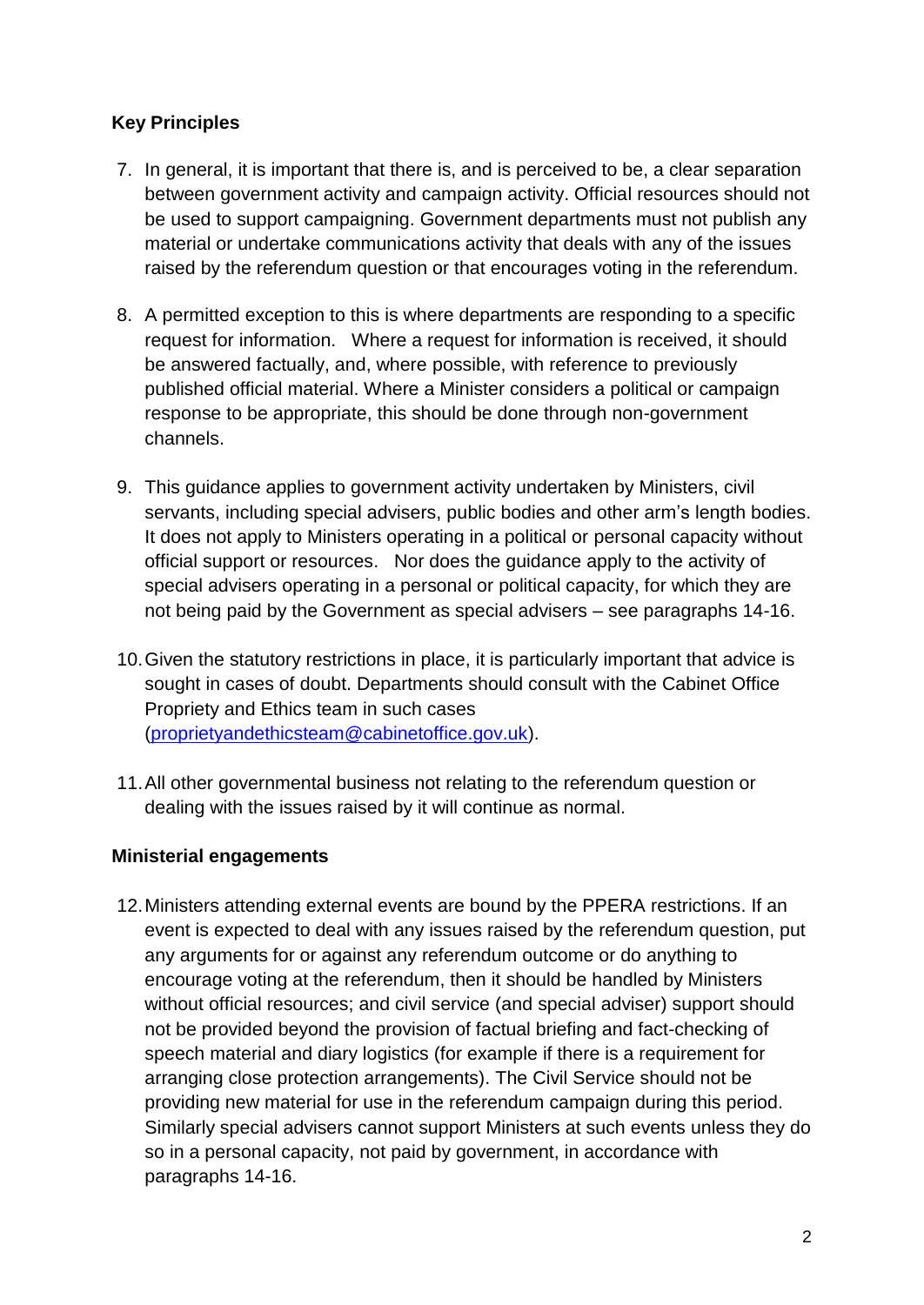13.Where a ministerial visit is a mix of campaign/political and official engagements, it is essential that the department and the campaign/political organisation each meet a proper proportion of the actual cost that can be justified publicly. The Prime Minister, and any other Minister for whom the security authorities exceptionally consider it essential, may use their official cars for all journeys by road, including those for campaign purposes.

### **Special Advisers**

- 14.Special advisers are temporary civil servants and are therefore bound by the statutory restrictions contained in PPERA in the same way as they apply to Ministers and other civil servants. They may not, whilst working in an official government capacity as special advisers, participate in campaigning.
- 15.Special advisers who wish to work full-time for a campaign team or to support Ministers in campaigning must first resign their position as a special adviser for the duration of the campaign. Special advisers who wish to work part-time for government and part-time for a campaign must have their government salary reduced commensurately. Special advisers who wish to undertake routine campaign activity in a personal capacity may do so in their own time and outside office hours. In line with the Code of Conduct, they may not use annual or unpaid leave for this purpose. Any special adviser wishing to work part-time or full-time for a campaign should inform the Prime Minister's Principal Private Secretary.
- 16.As at all other times, civil servants should not be asked to do anything that is inconsistent with their obligations under the *Civil Service Code* or the provisions of PPERA or the EURA.

### **Parliamentary Activity**

17.Parliamentary business is protected by parliamentary privilege and can continue during the final 28 day period. During this period, Ministers must therefore continue to meet their obligations to Parliament, including answering Parliamentary Questions, debates, statements and the provision of evidence to Select Committees. And officials may continue to provide material for Ministers' use in Parliament, including on the referendum, using existing and published material wherever possible. Ministers who wish in a personal capacity to campaign against the Government's position on the referendum should continue to observe the principles set out in the Prime Minister's letter of 11 January 2016.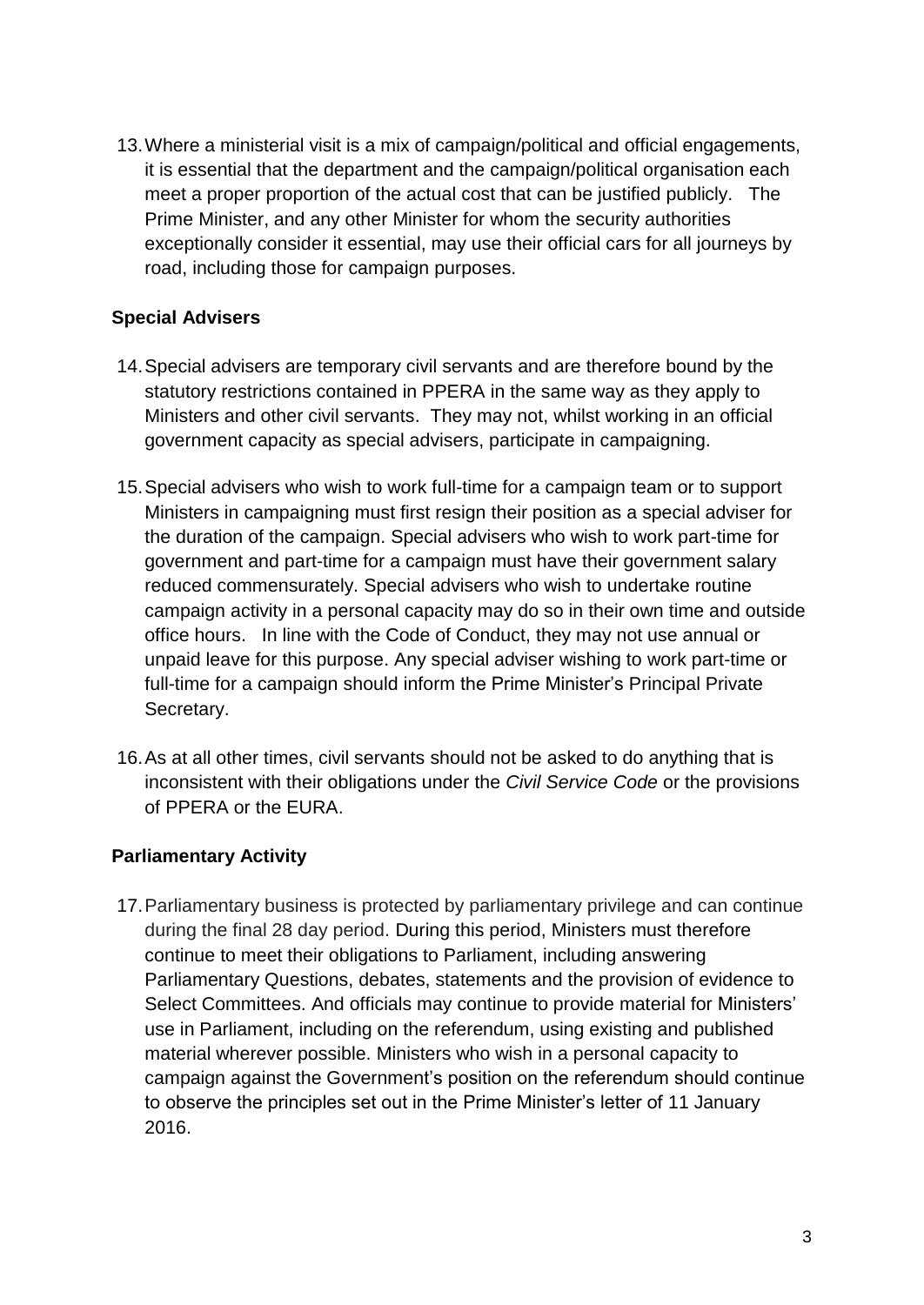### **Government Communications Activity**

- 18.No material that is caught by the PPERA restrictions should be published during this period. Departments must not publish any material that deals with any issues raised by the referendum question, puts arguments for or against any outcome, or is designed to encourage voting at the referendum. These restrictions apply to any statements published on behalf of government in any medium (speeches, press notices, articles, social media, tweets/re-tweets etc). Material already published on official websites may be left in place but should not be added to and online links to official websites that include material caught by the EURA restrictions should be removed.
- 19.In response to questions, communications officers should provide factual information by reference to published material, including that on websites. Specific requests for unpublished material should be handled in accordance with the Freedom of Information Act 2000 (see paras 25-27).

### *Marketing*

20.Government-funded marketing activity and market research involving interviews with the public that is relevant to or could have a bearing on the referendum question must be stopped. This includes activity by any part of government (other than the Electoral Commission itself), including encouraging people to register to vote.

### *Websites and social media*

- 21.Updates to government websites or social media feeds must not deal with any issues raised by the referendum question or put any arguments for or against any outcome, or be designed to encourage voting at the referendum. Civil servants may respond to specific online queries by providing links to published material. Material that has already been published before 27 May will be regarded as part of the public record and does not need to be removed from websites and social media sites, although links to these sites should be removed. Information prepared routinely for web publication must be scrutinised to ensure it is not caught by PPERA restrictions.
- 22.Civil servants should remind themselves of the Government communications guidance and social media guidance and in particular the principle that the requirements of the Civil Service Code apply to the use of social media in both an official and personal capacity. Special advisers will wish to remind themselves of the requirements of their Code of Conduct.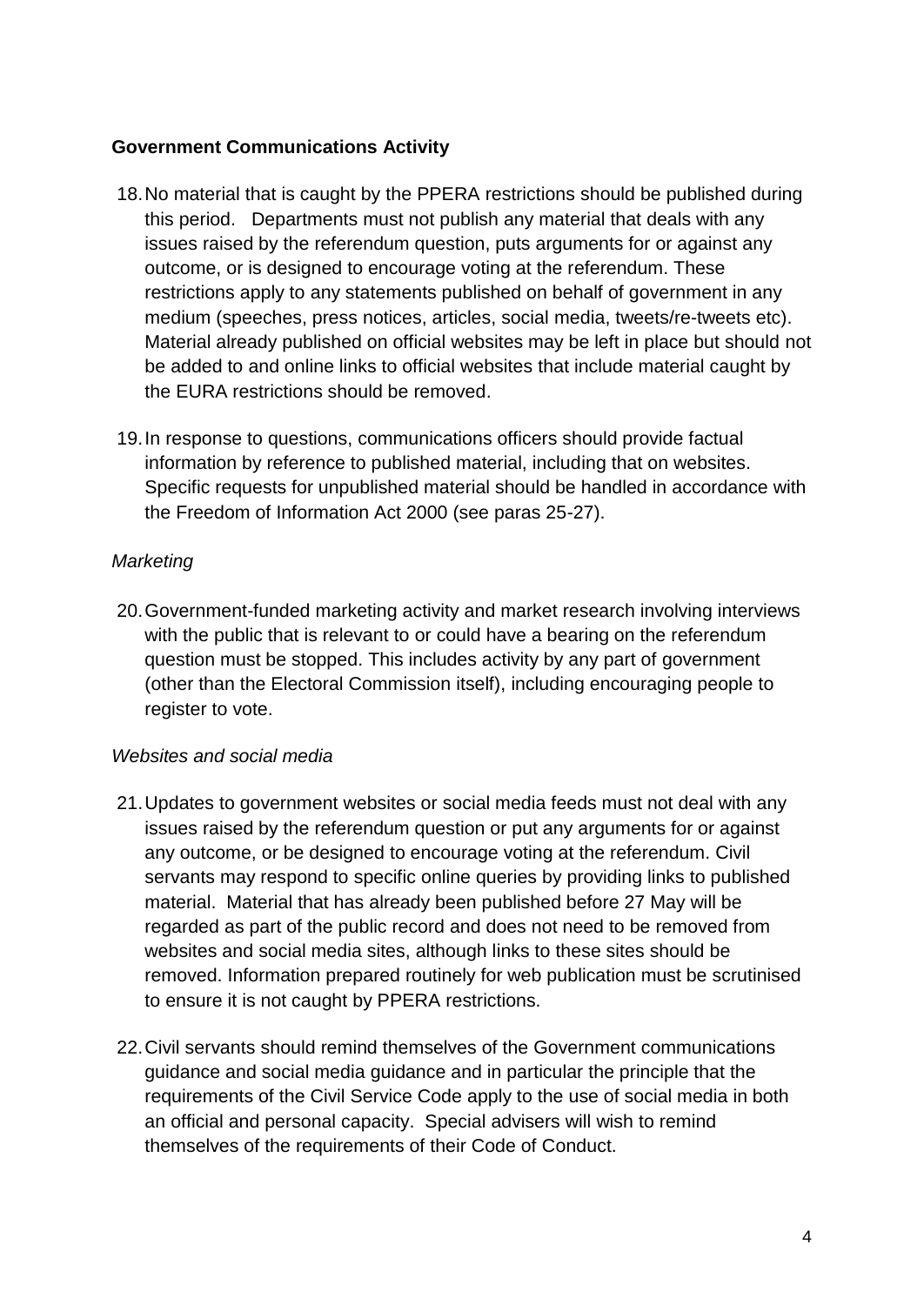# **Correspondence**

23.Ministers and civil servants should continue to respond to correspondence in the usual way. Where correspondence relates to the referendum, responses should be factual, and use existing published material.

#### **Dealing with Requests for Information from Campaign Groups**

24.Requests for information from external groups campaigning for a particular referendum outcome should be treated in the same way as other third party requests for information, taking account of the Freedom of Information Act 2000 (FOIA) and other relevant statutes and provisions. All requests for information should be handled as speedily as possible and treated in an even-handed way.

#### **Freedom of Information**

- 25.The Freedom of Information Act (FOIA) and the Environmental Information Regulations 2004 (EIRs) remain in force during the 28-day period. This includes the requirement to respond to requests promptly and in any event not later than 20 working days after the date of receipt. All written requests for information received are subject to these provisions.
- 26.Information provided in response to an FOI or EIR request and which would in normal circumstances subsequently also be published on gov.uk must be reviewed before web publication to ensure that it is not caught by the EURA restrictions. Where this is the case, web publication should be deferred until after the referendum.
- 27. Departments should continue to refer FOI requests relating to the referendum to the Clearing House in the Cabinet Office at [foiclearinghouse@cabinetoffice.gov.uk.](mailto:foiclearinghouse@cabinetoffice.gov.uk)

### **Consultations**

28.Where the subject matter of a planned consultation deals with any issues raised by the referendum question, it should not be launched during this period. No additional publicity or activity should take place during this period in relation to any on-going consultation that deals with any issues raised by the referendum question or is otherwise bound by the PPERA restrictions.

#### **European Union and International Business**

29.EU and EU-related business (including attendance at Council meetings) may progress as usual throughout this period. Care should be taken around any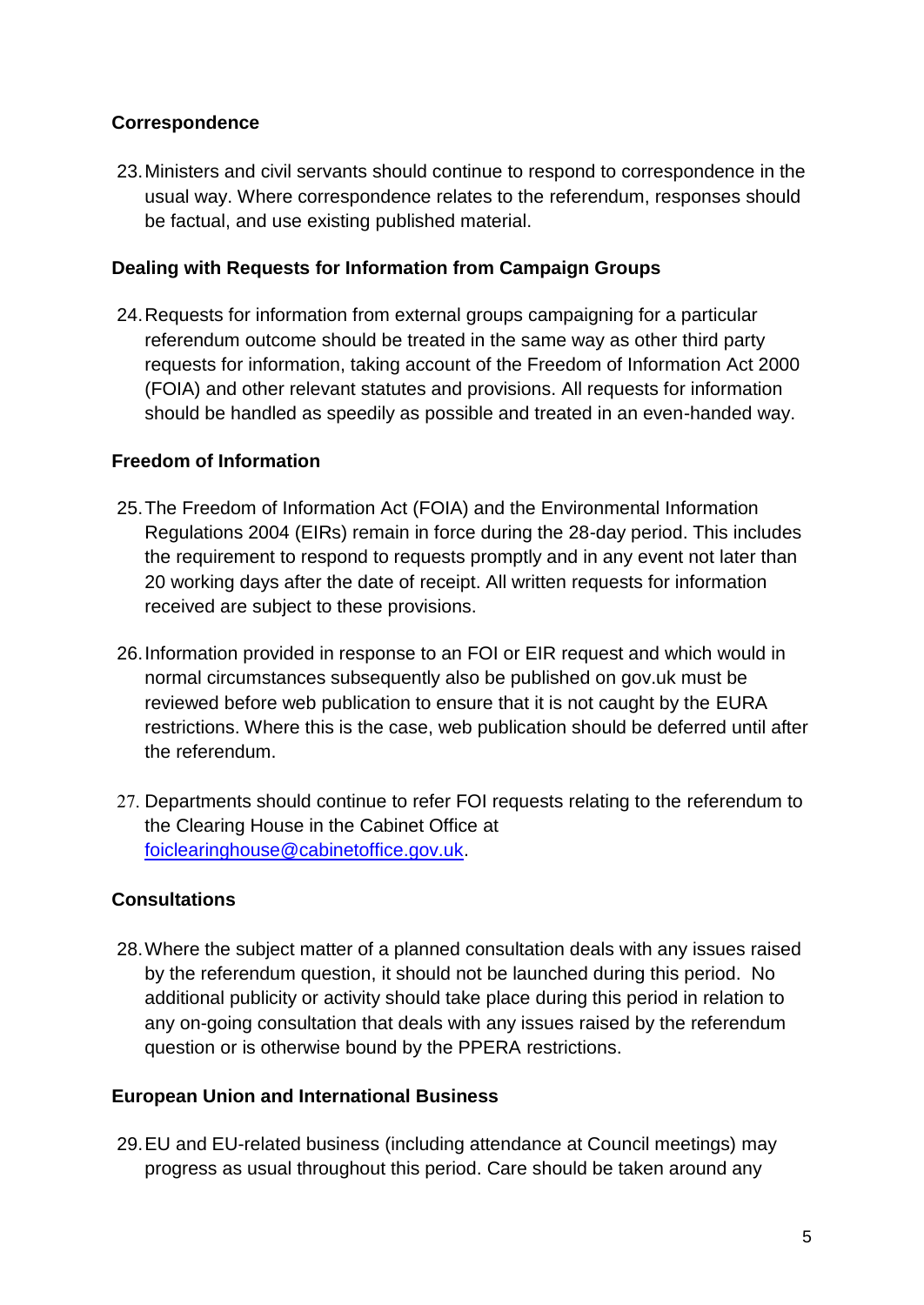public communications activity related to such business, and statements should be factual and not make reference to the referendum question.

### **Attendance at public or stakeholder events**

30.Civil servants attending external events are also bound by the EURA restrictions. They should therefore decline invitations during the restricted period to events where they may be asked to comment on referendum-related issues.

# **Statistical activities**

- 31.Pre-announced statistical releases should continue to be published as notified and in line with the Code of Practice for Official Statistics. The PPERA restrictions could apply, however, to any accompanying commentary, whether in the body of the release or any accompanying commentary from any Government source.
- 32.There should be no ad hoc statistical releases or social research publications related to the referendum question during this period. Where there are any issues of doubt or concern, Departments must seek the advice of the National Statistician via [joseph.moore@statistics.gsi.gov.uk](mailto:joseph.moore@statistics.gsi.gov.uk) or joe.cuddeford@statistics.gsi.gov.uk and the Propriety and Ethics team.

### **Involvement of civil servants in campaigning activities in a personal capacity**

33.The involvement of civil servants in campaigning activities connected with the referendum in a personal capacity falls within the definition of national political activity outlined in the *[Civil Service Management Code](https://www.gov.uk/government/publications/civil-servants-terms-and-conditions)*[.](https://www.gov.uk/government/publications/civil-servants-terms-and-conditions) [Detailed](https://www.gov.uk/government/publications/civil-servants-terms-and-conditions) [guidance](https://www.gov.uk/government/publications/civil-servants-terms-and-conditions) [on](https://www.gov.uk/government/publications/civil-servants-terms-and-conditions) t[he](https://www.gov.uk/government/publications/civil-servants-terms-and-conditions) [restrictions](https://www.gov.uk/government/publications/civil-servants-terms-and-conditions) [on](https://www.gov.uk/government/publications/civil-servants-terms-and-conditions) [civil](https://www.gov.uk/government/publications/civil-servants-terms-and-conditions) [servants'](https://www.gov.uk/government/publications/civil-servants-terms-and-conditions) [involvement](https://www.gov.uk/government/publications/civil-servants-terms-and-conditions) [in](https://www.gov.uk/government/publications/civil-servants-terms-and-conditions) [political](https://www.gov.uk/government/publications/civil-servants-terms-and-conditions) [activities](https://www.gov.uk/government/publications/civil-servants-terms-and-conditions) [is](https://www.gov.uk/government/publications/civil-servants-terms-and-conditions) [set](https://www.gov.uk/government/publications/civil-servants-terms-and-conditions) [out](https://www.gov.uk/government/publications/civil-servants-terms-and-conditions) [in](https://www.gov.uk/government/publications/civil-servants-terms-and-conditions) [Section](https://www.gov.uk/government/publications/civil-servants-terms-and-conditions) [4.4](https://www.gov.uk/government/publications/civil-servants-terms-and-conditions) [of](https://www.gov.uk/government/publications/civil-servants-terms-and-conditions) [the](https://www.gov.uk/government/publications/civil-servants-terms-and-conditions) *[Civil Service Management Code](https://www.gov.uk/government/publications/civil-servants-terms-and-conditions)* and department staff handbooks. Guidance for special advisers on their involvement in campaigning activities is set out in the Code of Conduct for Special Advisers and in paragraphs 14 – 16 of this guidance.

### **Non-Departmental Public Bodies and other Arm's Length Bodies (ALBs)**

- 34.This guidance applies to the activities of all NDPBs and other ALBs whose expenses are wholly or partly met from public funds.
- 35.Sponsor teams within departments should ensure that staff and board members of public bodies are aware of the guidance and the statutory restrictions contained in PPERA. If in doubt, public bodies must seek advice from their sponsor team, who will refer to the Propriety and Ethics Team, as necessary.